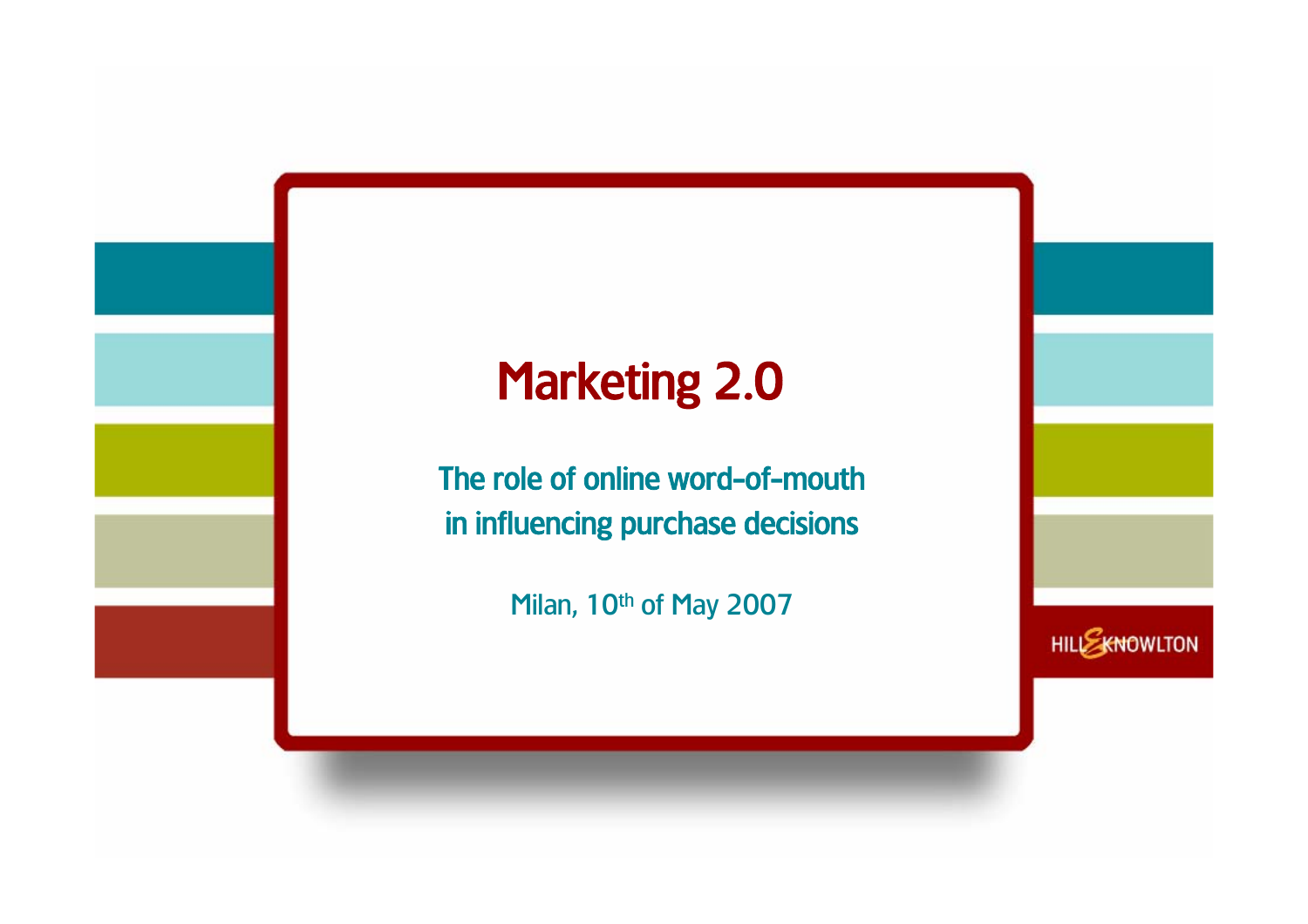

## 20<sup>th</sup> of February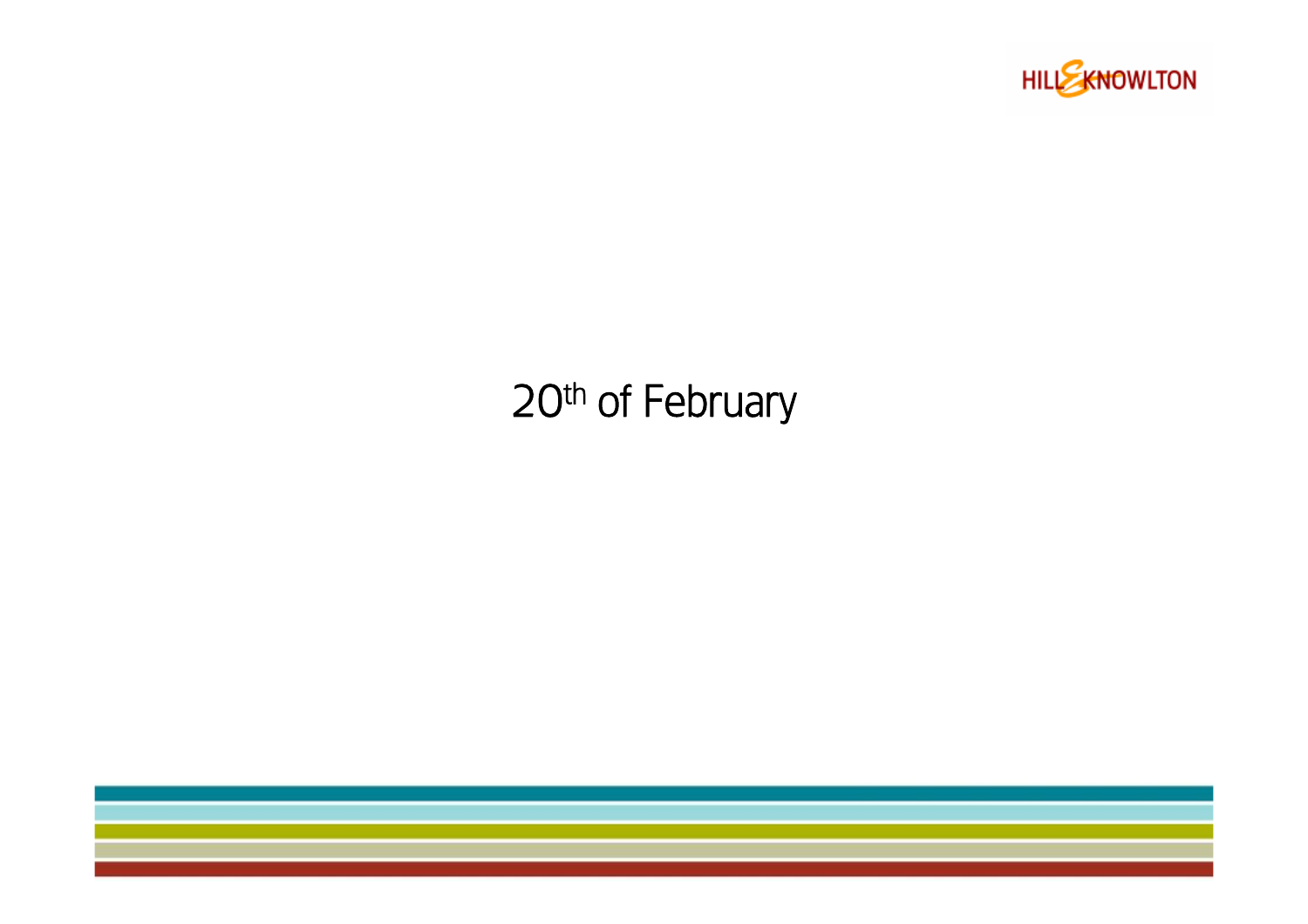

### WOM In The Marketing Mix

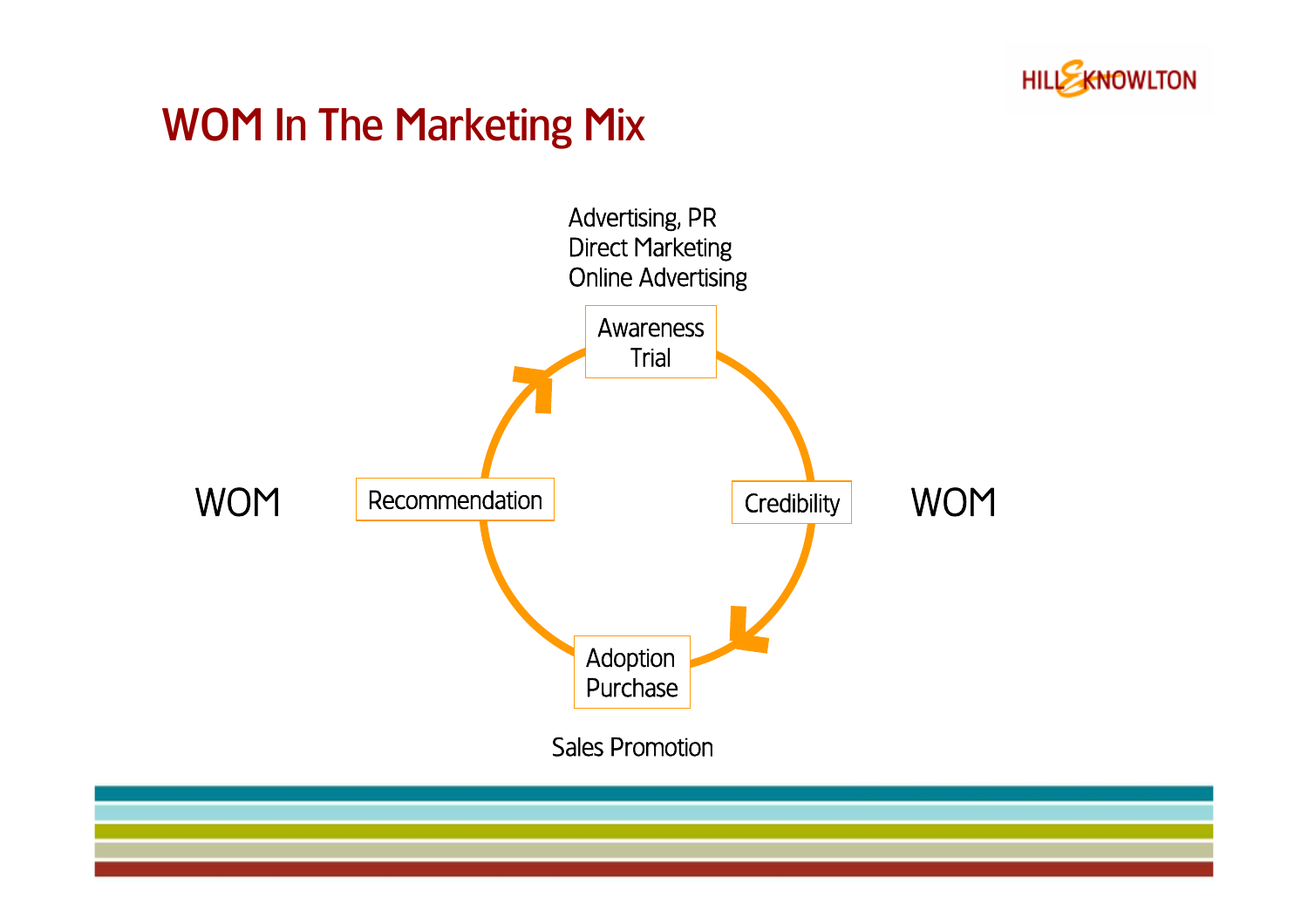

#### Hear It From The Grapevines…

#### **1977: Best sources of ideas, information**



#### **Today:** Best sources of ideas, information



Source: RoperASW/NOP World 2003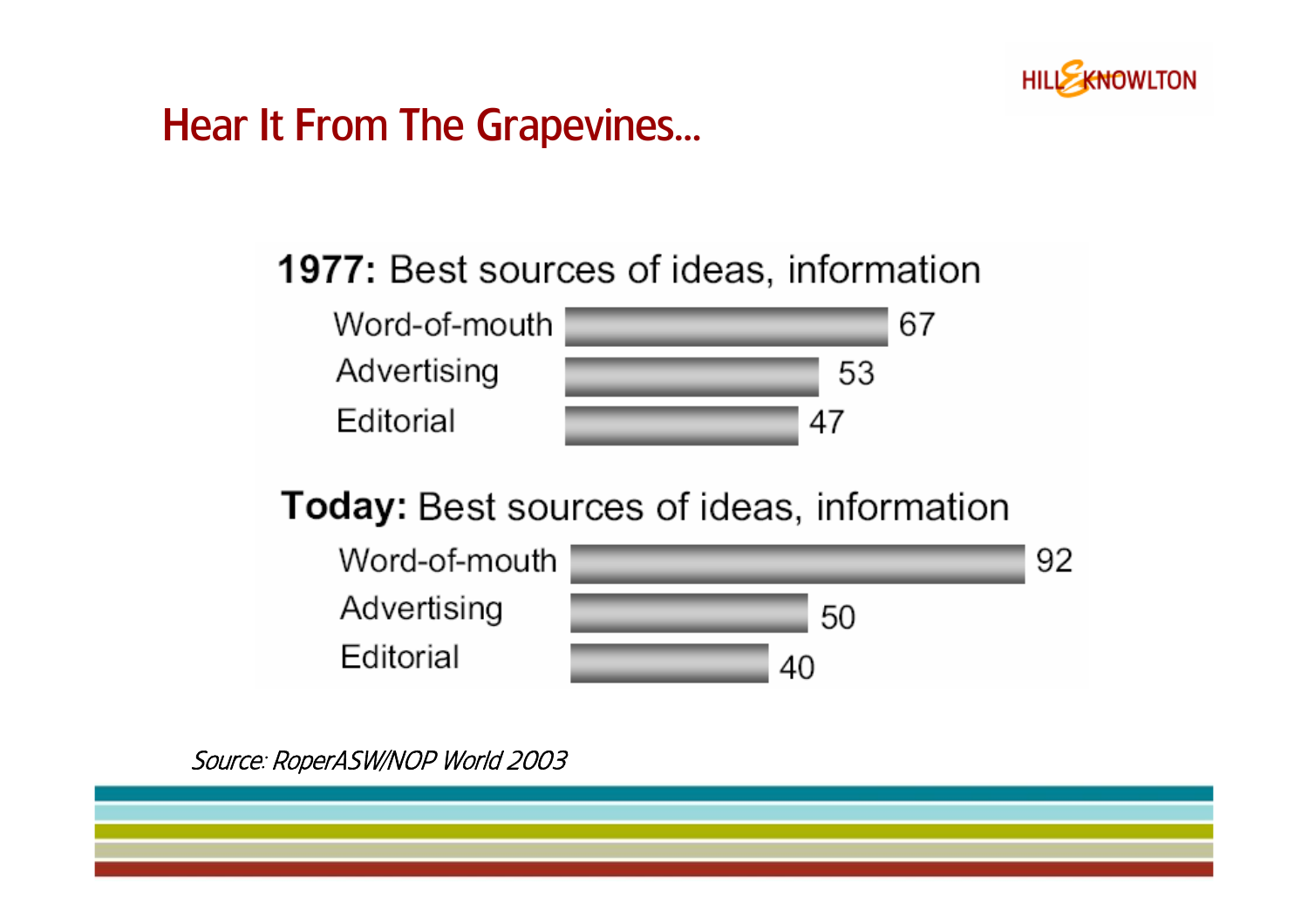

#### Why Read Reviews? The Paradox Of Choice

- More purchasing options and information
- Amount of options and information that must be reviewed increases
- Consumer search costs escalate
- Difficult to arrive at a decision (What and where is the "right product?")

More stress, more time spent and decreased purchase satisfaction.

Consumer reviews: Consumer reviews:

- $\cdot$  Save search time
- Minimise purchase risks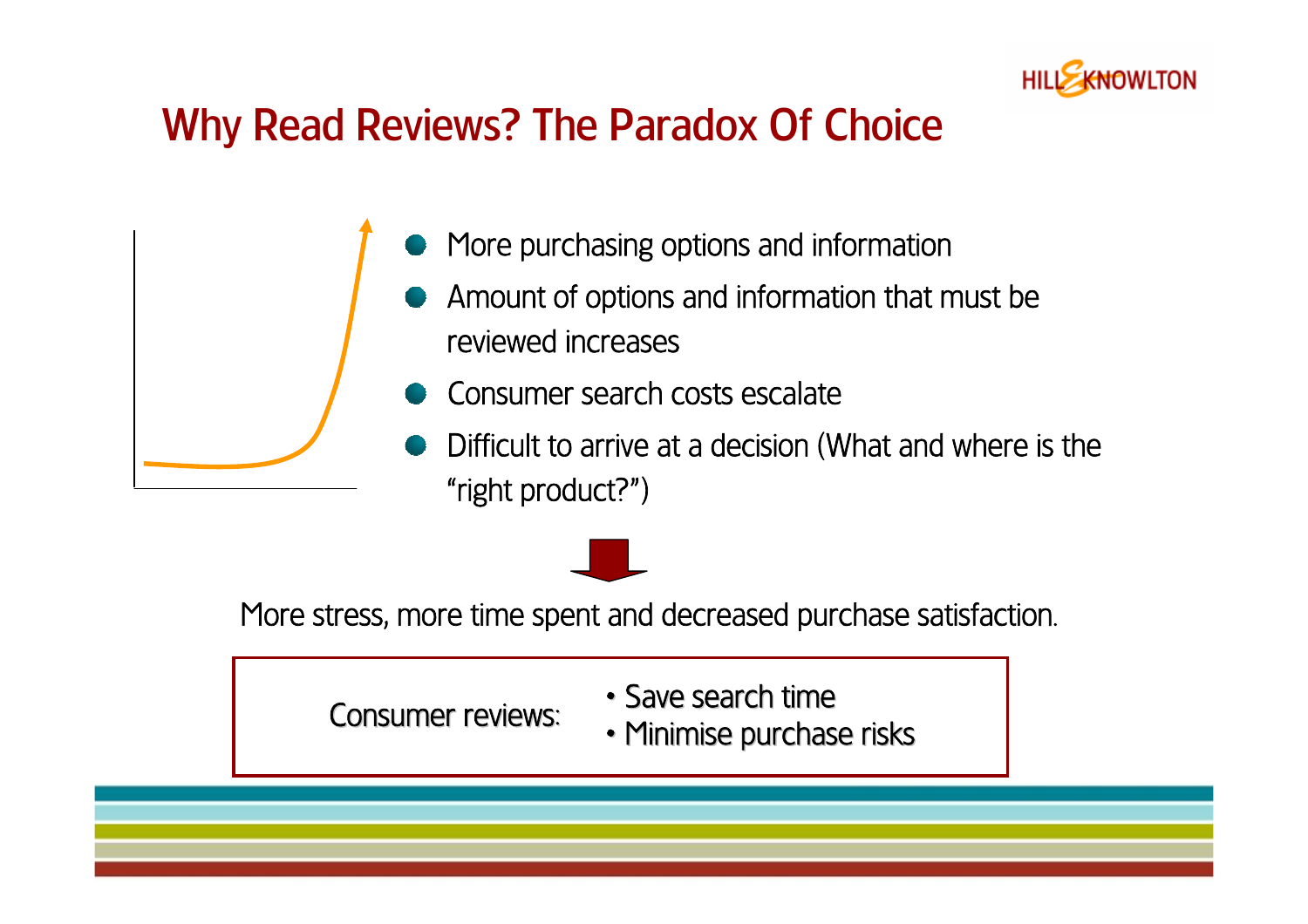

## A Question Of Trust

#### 85% say word-of-mouth communication is credible, compared with 70% for advertising and PR.



Source: Forrester & Intelliseek -2004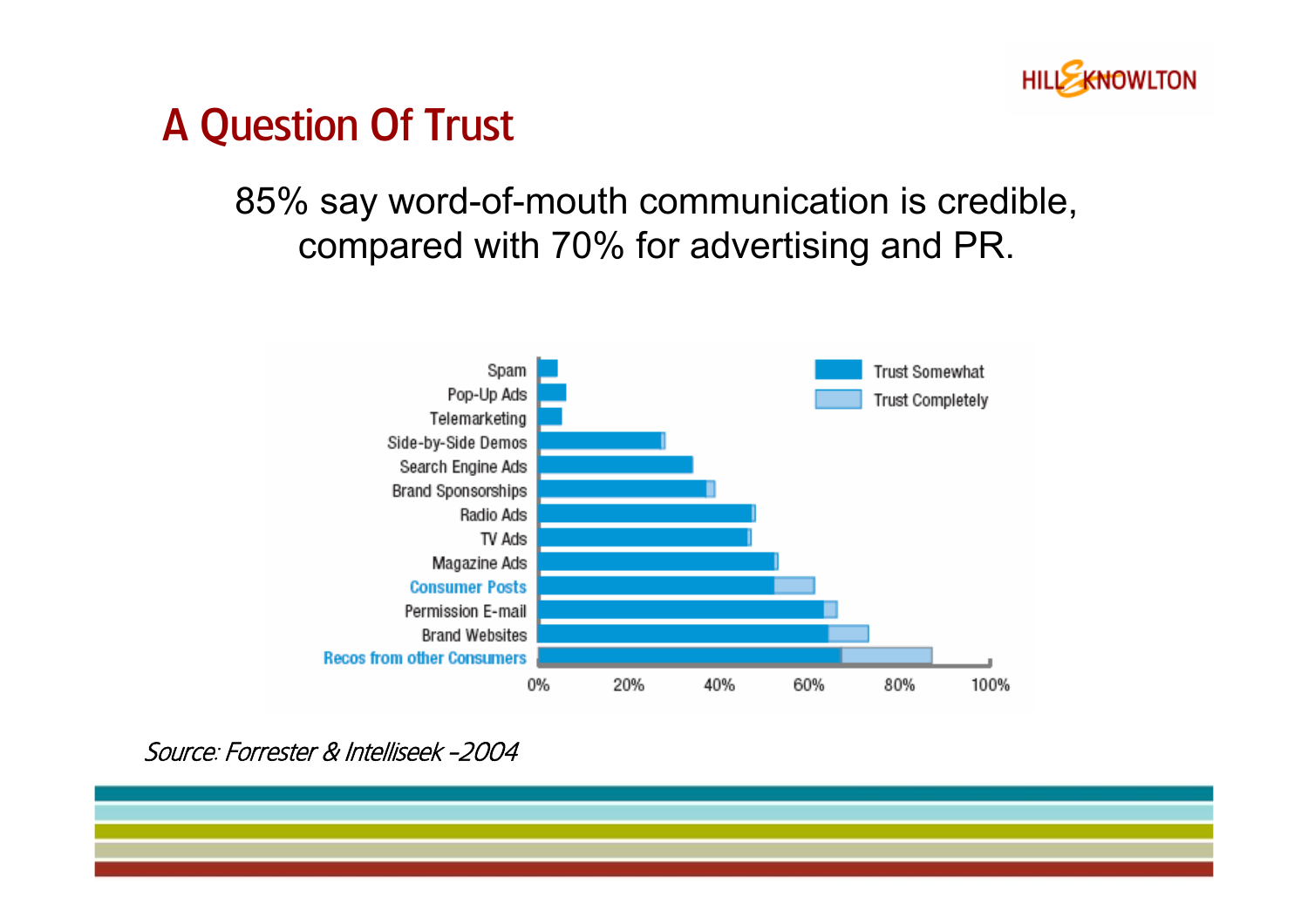

### Where Do Consumers Look For Reviews?

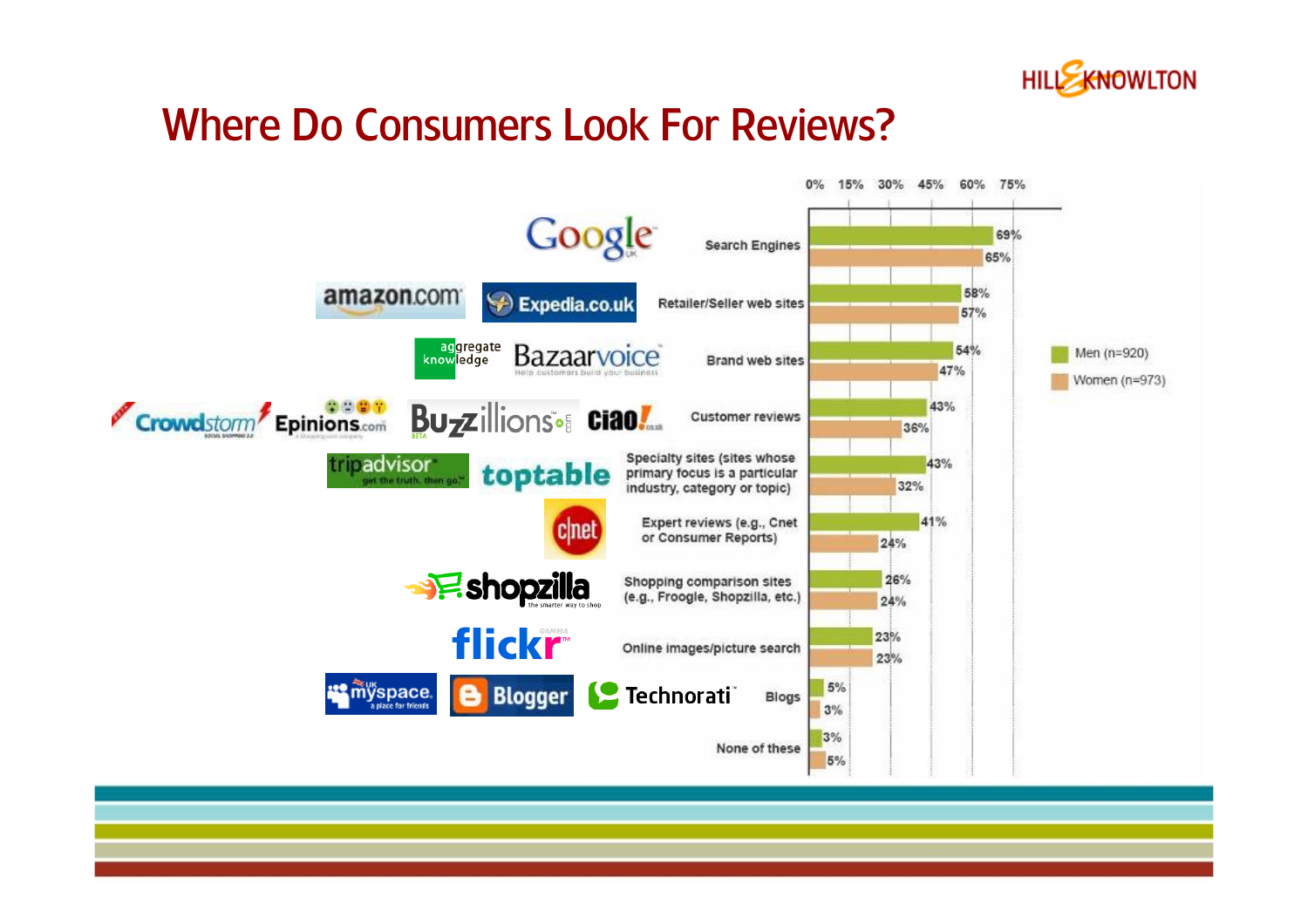

### Motivation For Posting Reviews



- Extreme experience: good or bad.
	- To promote
	- To punish
- Distribution of ratings is skewed: Negative more likely to emerge than positive
- Reviewer's ego
- Community rules (give and take)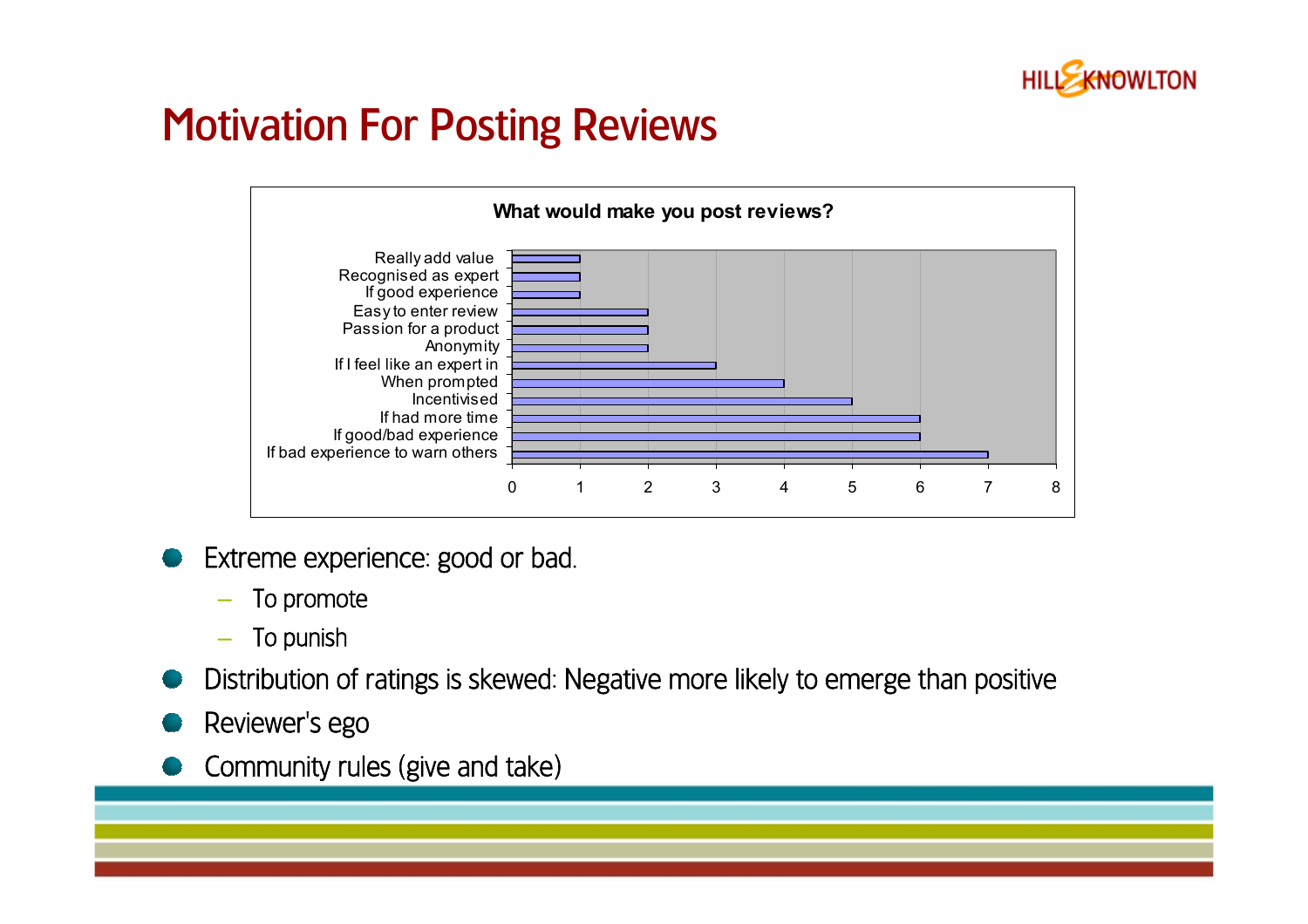

#### Impact On Sales

amazon.com

**BARNES&NOBLE** 

- An improvement in a book's average review score enhances book sales.
- Conversion nearly doubled, going from 0.44% to 1.04% after the same product displayed its five-star rating,

# Most mentioned determining factor for purchase across 9 out of 10 product categories.

Sources: Chevalier and Mayzlin (2003), Li and Hitt (2004), Journal of Marketing Experiments, 2005 Forrester 2006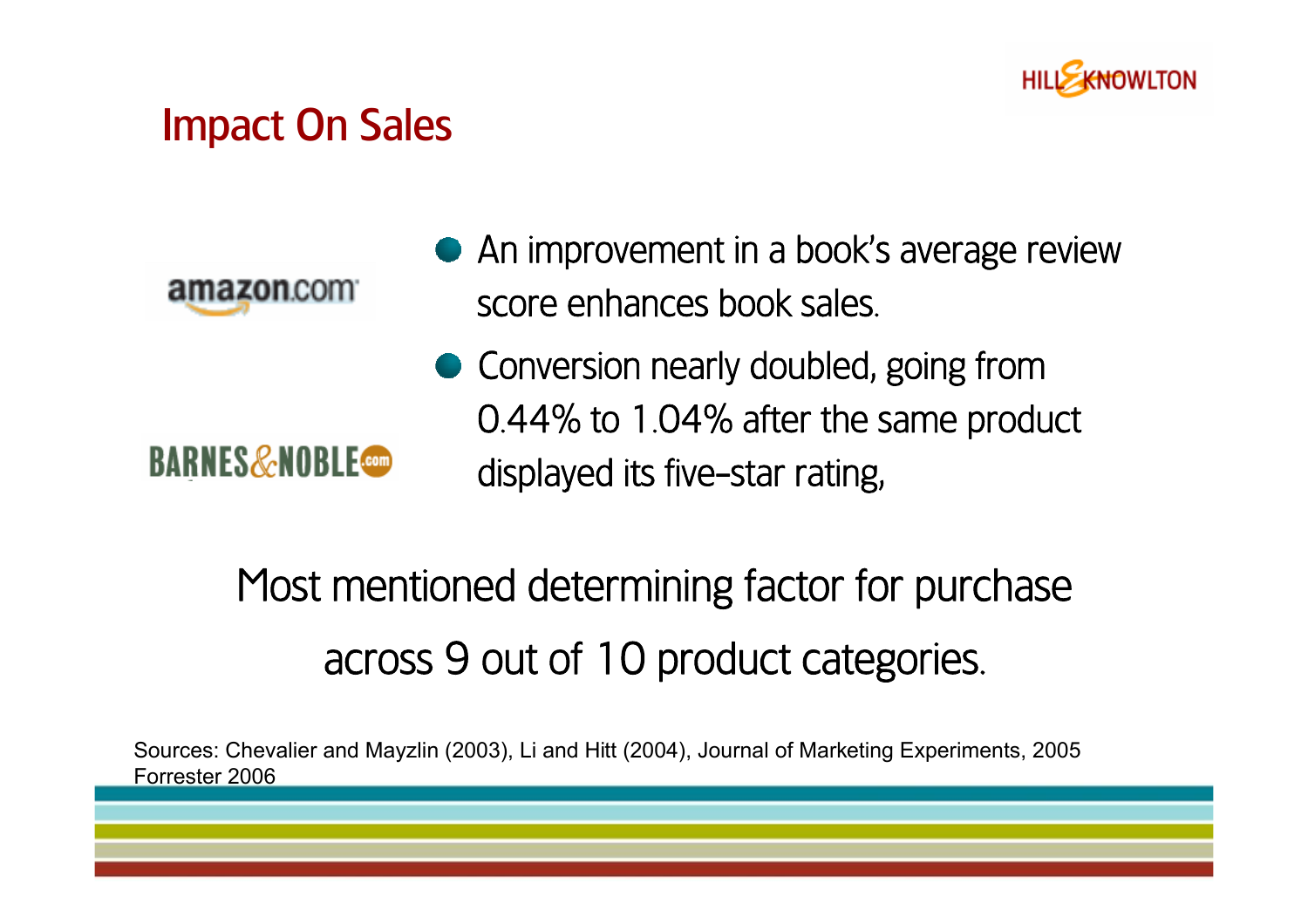

## Advocacy Drives Growth

- Companies with high level of positive WOM grew faster than their competitors in 2003-2004.
- Companies with low level of positive WOM grew slower than their competitors in 2003-2004.
- Every 1 point increase in positive WOM correlates with an £8.82M increase in sales
- A 1% reduction in negative WOM lead to £24.84M additional revenues.



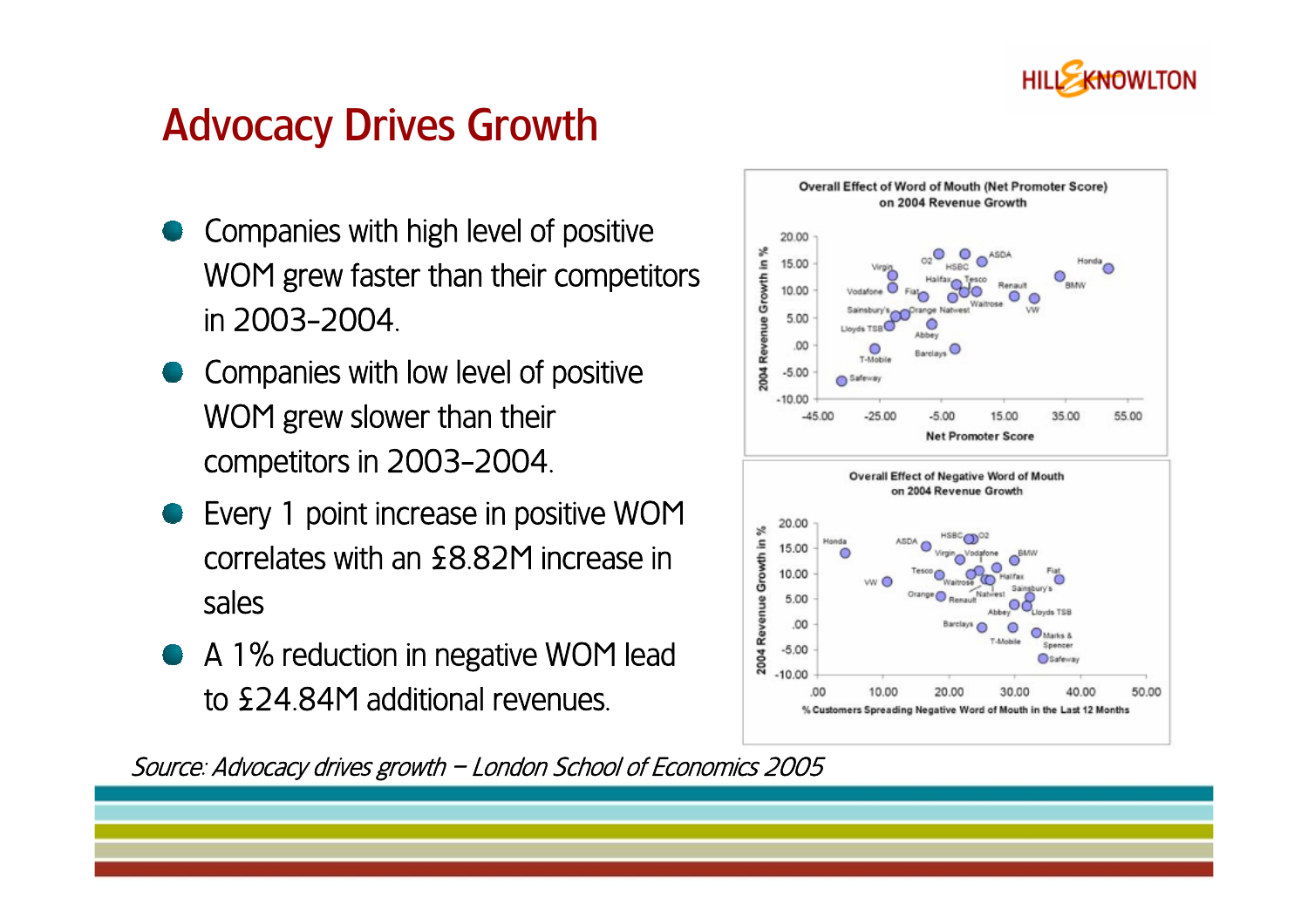

## "A customer's propensity to recommend a brand is the most important measurement in business today, before customer satisfaction".

#### $20<sup>th</sup>$  of February: My wife's birthday.

Fred Reichheld, founder of Bain & Company's Loyalty Practice